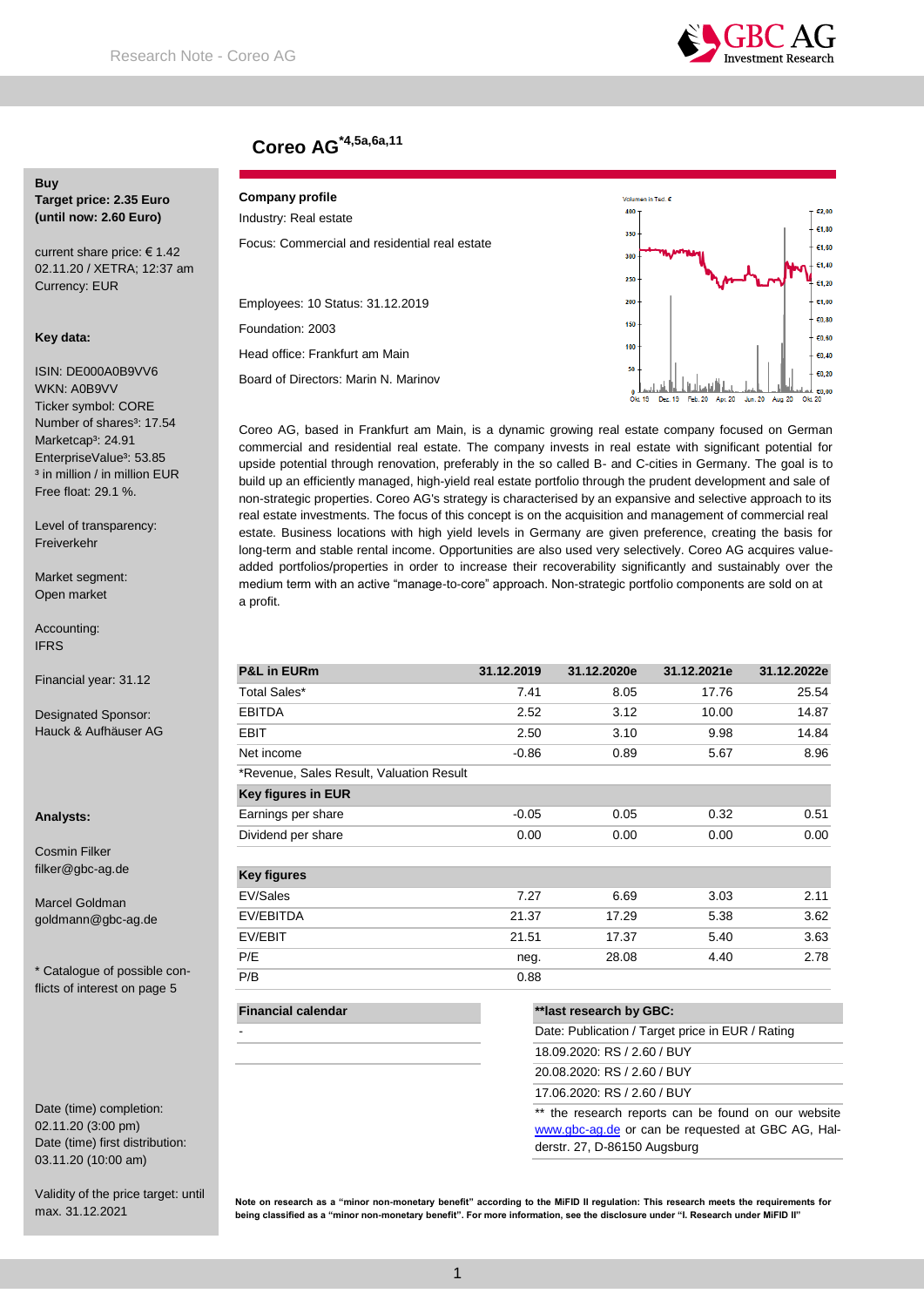# **EXTENSIVE ACQUISITION PIPELINE AVAILABLE, FURTHER STRONG SALES AND EARNINGS GROWTH FROM 2021 ON EXPECTED; TARGET PRICE: € 2.35, RATING: BUY**

| in million $\epsilon$ | <b>1ST HY 2018</b> | <b>1ST HY 2019</b> | <b>1ST HY 2020</b> |
|-----------------------|--------------------|--------------------|--------------------|
| Rental income         | 0.56               | 1.64               | 1.55               |
| Sales proceeds        | 0.00               | 0.92               | 5.77               |
| Sales result          | 0.00               | 0.45               | 0.49               |
| EBIT                  | $-0.20$            | $-0.31$            | $-0.10$            |
| After-tax result      | $-1.07$            | $-1.65$            | $-0.74$            |

*Sources: Coreo AG; GBC AG*

## **Sales and earnings development 1st half of 2020**

Despite the visible expansion of the real estate portfolio that continued in the first half of 2020, Coreo AG's rental income only showed a constant development to € 1.55 million (previous year: € 1.64 million). In the case of the NRW portfolio acquired in 2019, with properties in Wuppertal and Bielefeld, the transfer of benefits and burdens took place on 1 May 2020, meaning that the rental income generated from this portfolio was only included for a two-month period. Together with the previously acquired locations in Gelsenkirchen and Lünen, the NRW portfolio generated gross rental income of €0.35 million in the first half of 2020. In contrast, gross rental income in Göttingen fell by € 0.4 million. This can be explained by the partial sale of the portfolio and the planned increase in vacancies in the run-up to extensive modernisation measures.

The scheduled sale of properties in the Göttingen portfolio and, to a lesser extent, of properties in the Hydra portfolio caused a significant increase in sales proceeds to € 5.77 million (previous year:  $\epsilon$  0.92 million). With a book value disposal of  $\epsilon$  5.28 million, Coreo AG posted a disposal result of  $\epsilon$  0.49 million (previous year:  $\epsilon$  0.45 million) for the first six months of 2020, whereby only the sale of the property in Viersen from the Hydra portfolio made a contribution to earnings for € 0.7 million. The Göttingen portfolio had already been written up to the level of the selling price at the end of 2019.

## **Breakdown of income components (in € million)**



*Source: Coreo AG; GBC AG*

Based on the constant development of rental income and the sales result, which was also at the previous year's level, Coreo AG is reporting an overall improvement in operating earnings. At  $\epsilon$  -0.10 million (previous year:  $\epsilon$  -0.31 million), EBIT was just below break-even. Although Coreo AG achieved a reduction in the cost of materials due to lower maintenance measures, recruitment of new employees led to higher personnel expenses.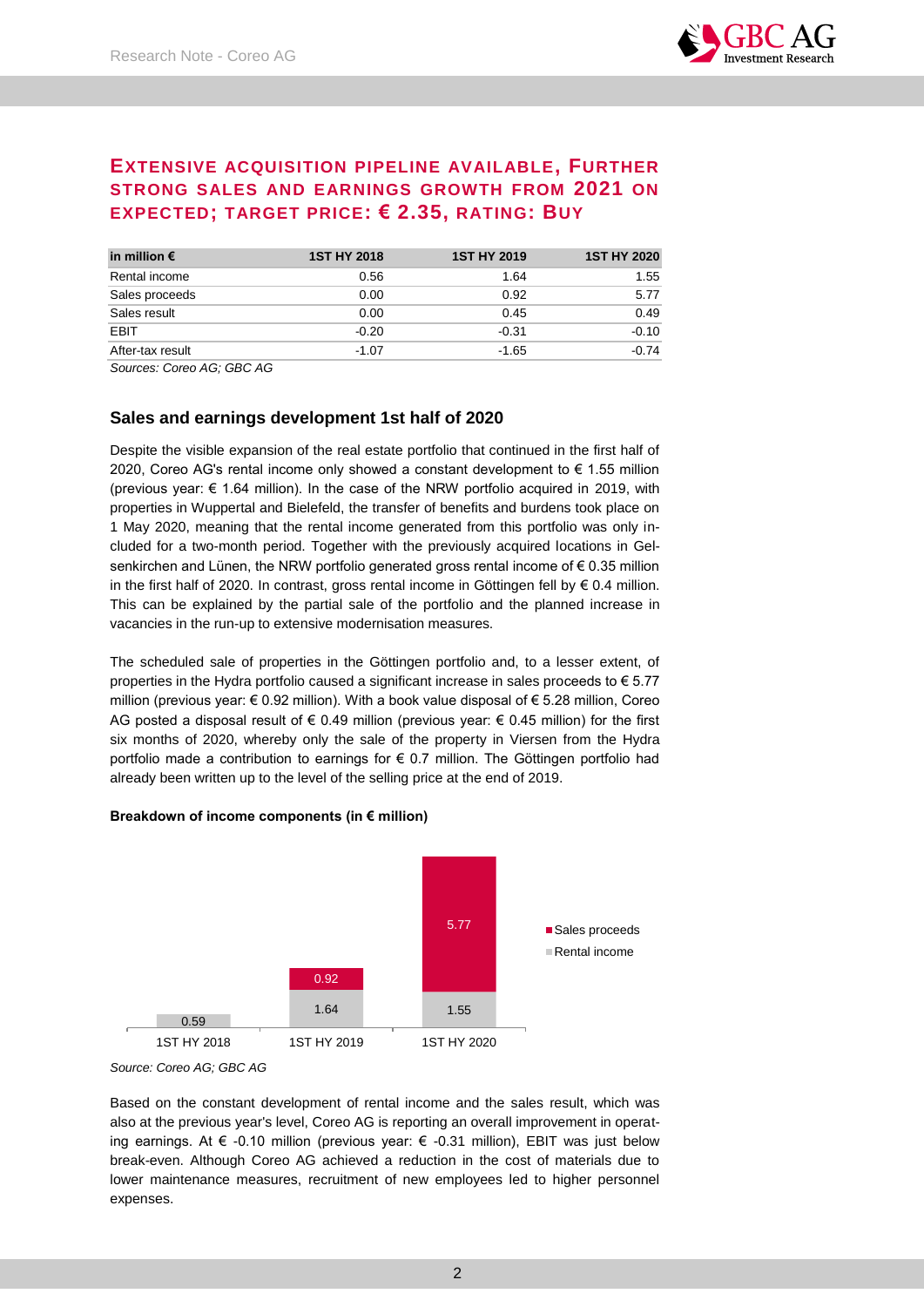

The after-tax result of  $\epsilon$ -0.74 million (previous year:  $\epsilon$ -1.65 million) includes financial expenses of €-1.12 million (previous year: €-1.02 million) and tax income of €0.36 million (previous year: €-0.32 million). The slight increase in financial expenses is due, on the one hand, to investment-related increase in bank liabilities from €20.33 million (31.12.19) to €30.30 million (30.06.20). At the same time, the outstanding volume of the warrant bond increased from €13.00 million (31.12.19) to €15.00 million (30.06.20).

| in million $\bm{\epsilon}$ |      | GJ 2020e (old) GJ 2020e (new) |       | GJ 2021e (old) GJ 2021e (new) | GJ 2022e (old) FY 2022e (new) |       |
|----------------------------|------|-------------------------------|-------|-------------------------------|-------------------------------|-------|
| Rental income              | 3.71 | 2,70                          | 7.00  | 7.00                          | 10.24                         | 10.24 |
| Sales proceeds             | 7.78 | 7.78                          | 10.30 | 6.30                          | 10.00                         | 10,00 |
| <b>Evaluation result</b>   | 5.46 | 3.36                          | 8.67  | 8.90                          | 12.74                         | 12,70 |
| EBIT                       | 5.51 | 3.10                          | 10.87 | 9.98                          | 14.97                         | 14.84 |
| After-tax result           | 2.40 | 0,89                          | 5.91  | 5,67                          | 8.93                          | 8,96  |

## **Forecasts and model assumptions**

*Source: GBC AG*

Coreo AG had originally planned to issue a corporate bond with a volume of €30 million to finance future project and property acquisitions and to repay the comparatively highinterest warrant bond (coupon: 10%). Since a volume of €10 million had been placed by the end of the subscription period, the company would not have been able to implement its investment plan and therefore cancelled the public bond issue. As a substitute, a private placement in the amount of the original bond volume of  $\epsilon$  30 million is to be carried out. According to the company, this should be successfully placed in the coming weeks. After repayment of the warrant bond with an outstanding volume of €15 million, the company could use around €15 million to implement concretely planned real estate acquisitions. With an assumed LTV (loan-to-value) of 66%, new real estate objects could be acquired with a total volume of up to €50 million. According to the company, exclusivity agreements currently exist for properties worth more than €40 million.

In our revenue and earnings forecasts for 2020, we had assumed new investments totalling around €25 million in addition to the existing portfolio. Even if the company is able to implement the planned property acquisitions promptly following a successful private placement, these are unlikely to have a relevant impact on revenue and earnings until next year. In the case of the recently acquired, fully-let logistics property in Haßloch with a total investment volume of €3.4 million, the change in benefits and burdens will not take place until the turn of the year. The property with a rental area of around 10,000 sqm is leased to a sporting goods manufacturer until mid-2024.

As we are postponing, to a large extent, the additional revenue and earnings from the originally planned €25 million investment until the coming financial year, we are adjusting our forecasts for the current financial year 2020. As a result of reduced rental income, we now expect EBIT of € 3.10 million (previously: € 5.51 million). For the coming years, we continue to plan investments of  $\epsilon$  40 million each and, therefore, our forecasts remain largely unchanged.

In our DCF valuation model, which was slightly adjusted compared to our last research study, we have set a new price target of  $\epsilon$  2.35 (previously:  $\epsilon$  2.60). Based on the current price level of  $\epsilon$  1.42 there is a high upside potential and we continue to assign the BUY rating. Our BUY rating is supported by the published NAV, which amounted to €1.88 per share at 31 December 19.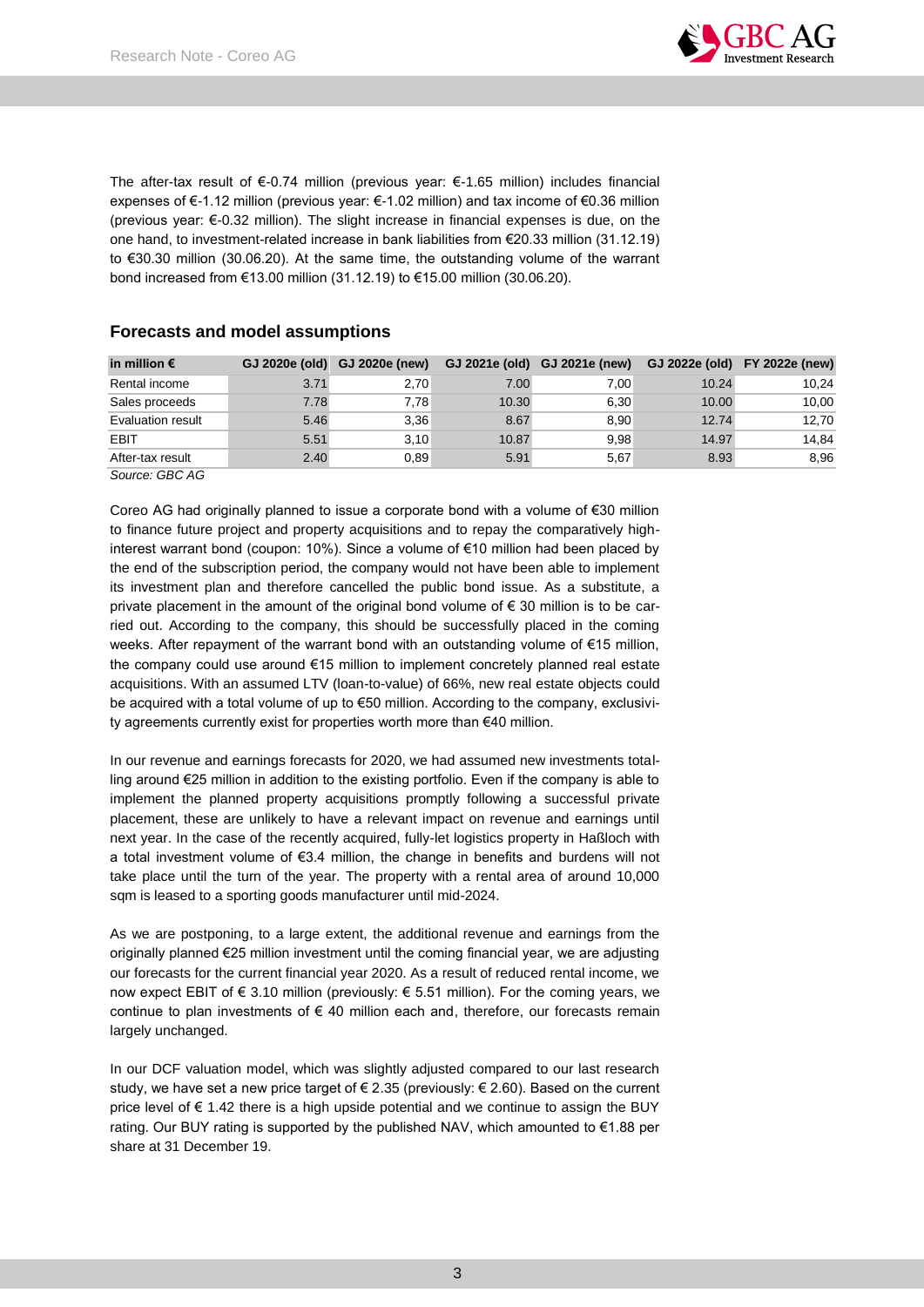

# **ANNEX**

## **I.**

## **Research under MiFID II**

1. There is a contract between the research company GBC AG and the issuer regarding the independent preparation and publication of this research report on the issuer. GBC AG is remunerated for this by the issuer.

2. The research report is simultaneously made available to all interested investment services companies.

## **II.**

## **Section 1 Disclaimer and exclusion of liability**

This document is intended solely for information purposes. All data and information in this study come from sources that GBC regards as reliable. In addition, the authors have taken every care to ensure that the facts and opinions presented here are appropriate and accurate. Nevertheless, no guarantee or liability can be accepted for their correctness – whether explicitly or implicitly, In addition, all information may be incomplete or summarised. Neither GBC nor the individual authors accept liability for any damage which may arise as the result of using this document or its contents, or in any other way in this connection.

We would also point out that this document does not constitute an invitation to subscribe to nor to purchase any securities and must not be interpreted in this way. Nor may it nor any part of it be used as the basis for a binding contract of any kind whatsoever. or be cited as a reliable source in this context. Any decision relating to the probable offer for sale of securities for the company or companies discussed in this publication should be taken solely on the basis of information in the prospectuses or offer documents which are issued in relation to any such offer.

GBC does not provide any guarantee that the indicated returns or stated target prices will be achieved. Changes to the relevant assumptions on which this document is based can have a material impact on the targeted returns. Income from investments is subject to fluctuations. Investment decisions should always be made with the assistance of an investment advisor. This document cannot replace the role of an advisor.

## Sale outside the Federal Republic of Germany:

This publication, if sold in the UK, may only be made available to those persons who, in the meaning of the Financial Services Act 1986 are authorised and exempt, or persons as defined in section 9 (3) of the Financial Services Act 1986 (Investment Advertisement) (Exemptions) Decree 1988 (amended version) and must not be transmitted directly or indirectly to other persons or groups of persons.

Neither this document nor any copy of it may be taken into, transferred to or distributed within the United States of America or its territories and possessions. The distribution of this document in Canada, Japan or other jurisdictions may be restricted by law, and persons who come into possession of this publication should find out about any such restrictions and respect them. Any failure to respect these restrictions may represent a breach of the US, Canadian or Japanese securities laws or laws governing another jurisdiction.

By accepting this document you accept all disclaimers of liability and the restrictions cited above.

You can find the details of this disclaimer/exclusion of liability at: **[http://www,gbc-ag,de/de/Disclaimer](http://www.gbc-ag.de/de/Disclaimer.htm)**

## **Legal information and disclosures as required by section 85 of Securities Trading Act (WpHG) and Financial Analysis Directive (FinAnV)**

This information can also be found on the internet at the following address: **http://www,gbc-ag,de/de/Offenlegung,htm**

## **Section 2 (I) Updates**

A detailed update of the present analysis/analyses at any fixed date has not been planned at the current time. GBC AG reserves the right to update the analysis without prior notice.

## **Section 2 (II) Recommendation/ Classifications/ Rating**

Since 1/7/2006 GBC AG has used a 3-level absolute share rating system. Since 1/7/2007 these ratings relate to a time horizon of a minimum of 6 to a maximum of 18 months. Previously the ratings related to a time horizon of up to 12 months. When the analysis is published, the investment recommendations are defined based on the categories described below, including reference to the expected returns. Temporary price fluctuations outside of these ranges do not automatically lead to a change in classification, but can result in a revision of the original recommendation.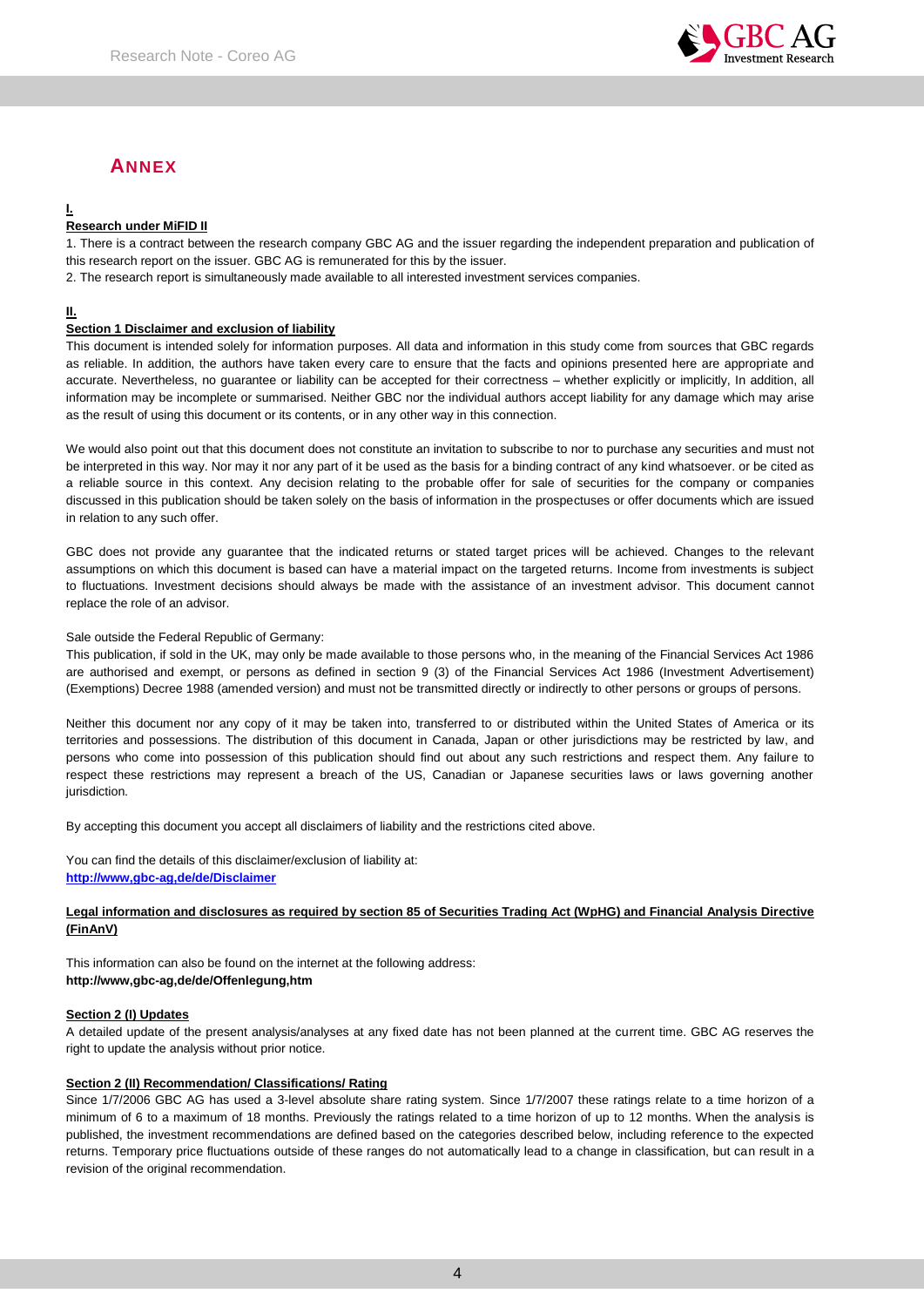

### **The recommendations/ classifications/ ratings are linked to the following expectations:**

| BUY         | The expected return, based on the derived target price, incl. dividend payments within the<br>relevant time horizon is $\geq 10\%$ .             |
|-------------|--------------------------------------------------------------------------------------------------------------------------------------------------|
| <b>HOLD</b> | The expected return, based on the derived target price, incl. dividend payments within the<br>relevant time horizon is $> -10\%$ and $< +10\%$ . |
| SELL        | The expected return, based on the calculated target price, incl. dividend payments within<br>the relevant time horizon, is $\leq$ - 10%.         |

GBC AG's target prices are determined using the fair value per share, derived using generally recognised and widely used methods of fundamental analysis, such as the DCF process, peer-group benchmarking and/or the sum-of-the-parts process. This is done by including fundamental factors such as e.g. share splits, capital reductions, capital increases, M&A activities, share buybacks, etc.

#### **Section 2 (III) Past recommendations**

Past recommendations by GBC on the current analysis/analyses can be found on the internet at the following address: [http://www.gbc-ag.de/de/Offenlegung](http://www.gbc-ag.de/de/Offenlegung.htm)

### **Section 2 (IV) Information basis**

For the creation of the present analysis/analyses publicly available information was used about the issuer(s) (where available, the last three published annual and quarterly reports, ad hoc announcements, press releases, share prospectuses, company presentations, etc.) which GBC believes to be reliable. In addition, discussions were held with the management of the company/companies involved, for the creation of this analysis/these analyses, in order to review in more detail the information relating to business trends.

## **Section 2 (V) 1, Conflicts of interest as defined in section 85 of the Securities Trading Act (WpHG)**

GBC AG and the analysts concerned hereby declare that the following potential conflicts of interest exist for the company/companies described, at the time of this publication, and in so doing meet the requirements of section 85 of the Securities Trading Act (WpHG). A detailed explanation of potential conflicts of interest is also listed in the catalogue of potential conflicts of interest under section 2 (V) 2.

### **In relation to the security or financial instrument discussed in this analysis the following possible conflict of interest exists: (4,5a,6a,11)**

#### **section 2 (V) 2, Catalogue of potential conflicts of interest**

(1) At the time of publication, GBC AG or a legal entity affiliated with it holds shares or other financial instruments in the company analysed or the financial instrument or financial product analysed.

(2) This company holds over 3% of the shares in GBC AG or a legal person connected to them.

(3) GBC AG or a legal person connected to them is a market maker or designated sponsor for the financial instruments of this company.

(4) GBC AG or a legal person connected to them has, over the previous 12 months, organised or played a leading role in the public issue of financial instruments for this company.

(5) a) GBC AG or a legal entity affiliated with it has concluded an agreement with this company or issuer of the analysed financial instrument in the previous 12 months on the preparation of research reports for a fee. Under this agreement, the draft financial analysis (excluding the valuation section) was made available to the issuer prior to publication.

(5) b) After receiving valid amendments by the analysed company or issuer, the draft of this analysis was changed.

(6) a) GBC AG or a legal entity affiliated with it has concluded an agreement with a third party in the previous 12 months on the preparation of research reports on this company or financial instrument for a fee. Under this agreement, the third party and/or company and/or issuer of the financial instrument has been given access to the draft analysis (excluding the valuation section) prior to publication. (6) b) After receiving valid amendments by the third party or issuer, the draft of this analysis was changed.

(7) The analyst responsible for this report holds shares or other financial instruments of this company at the time of publication.

(8) The analyst responsible for this company is a member of the company's Executive Board or Supervisory Board.

(9) The analyst responsible for this report received or purchased shares in the company analysed by said analyst, prior to the time of publication.

(10) GBC or a related legal party has closed an agreement with the underlying company regarding consulting services during the previous 12 months.

(11) GBC or a related legal party has a significant financial interest in the analysed company, for example to get mandated by the analysed company or to provide any kind of services (such as the organization of fairs, roundtables, road shows, etc.).

(12) At the time of the financial analysis, the analysed company is in a financial instrument or financial product (e.g. certificate, fund, etc.) managed or advised by GBC AG or its affiliated legal entity.